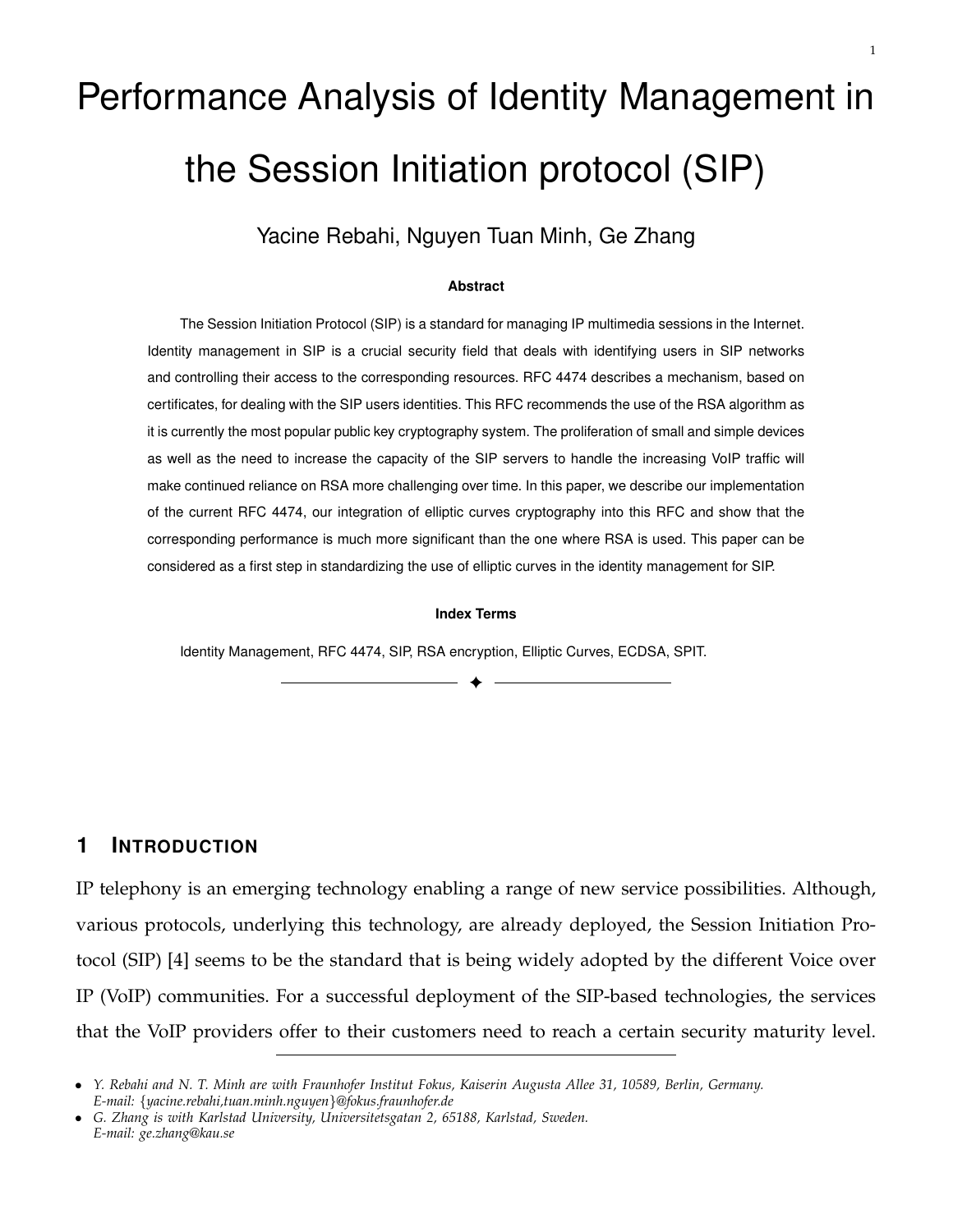One of the threats that is posed to VoIP technologies, is the weakness of the corresponding identity management. The latter is, in general, a broad field in security that deals with identifying individuals in a system and controlling their access to resources within that system by associating user rights and restrictions with the established identity.

In SIP, the existing security mechanisms are inappropriate for assuring the identity of the end users that originate SIP requests, especially in an interdomain context [5]. This has lead the authors of [5] (known as RFC 4474) to define a new mechanism based on certificates for securely identifying originators of SIP messages. This mechanism enhances the authentication operation by defining two new SIP header fields, *Identity*, for providing a signature used for validating the identity, and *Identity-Info*, for conveying a reference to the certificate of the signer. The work achieved in RFC 4474 is based on the RSA algorithm.

RSA is the most widely used public key technology today, however, the emergence of small devices with some constraining technologies will make the use of RSA in the future questionable. In fact, handheld devices such as PDAs and mobile phones or some other sophisticated devices such as sensors will not have enough resources to provide adequate levels of security if RSA is used. In addition to that, VoIP networks are growing very fast, so a larger volume of VoIP traffic is expected and this will significantly increase the cost of supporting RSA computations. Relying on the RSA algorithm in the future means increasing the corresponding keys sizes in order to cope with the improvement of processors speeds that the attackers might use to attack this algorithm. Unfortunately, increasing the keys sizes will worsen the performance. The just mentioned drawbacks show the need for public key cryptography algorithms that can (first) be deployed on small devices while in the same time ensuring a strong cryptography, (second) improve the capacity of the servers to handle secure connections. The Elliptic Curves Cryptography (ECC) seems to fulfill these requirements. In this paper, we describe on the one side, the integration of the elliptic curves cryptography into the identity management mechanism defined in RFC4474, and on the other side, the implementation of this RFC using both algorithms (RSA and ECC). A performance comparison is also provided.

It should be mentioned that the idea of replacing RSA with some Elliptic Curve Cryptography (ECC) system in the context of SIP identity management does not come form the fact that RFC 4474 is not well specified. This idea is not recent and was already discussed in the context of,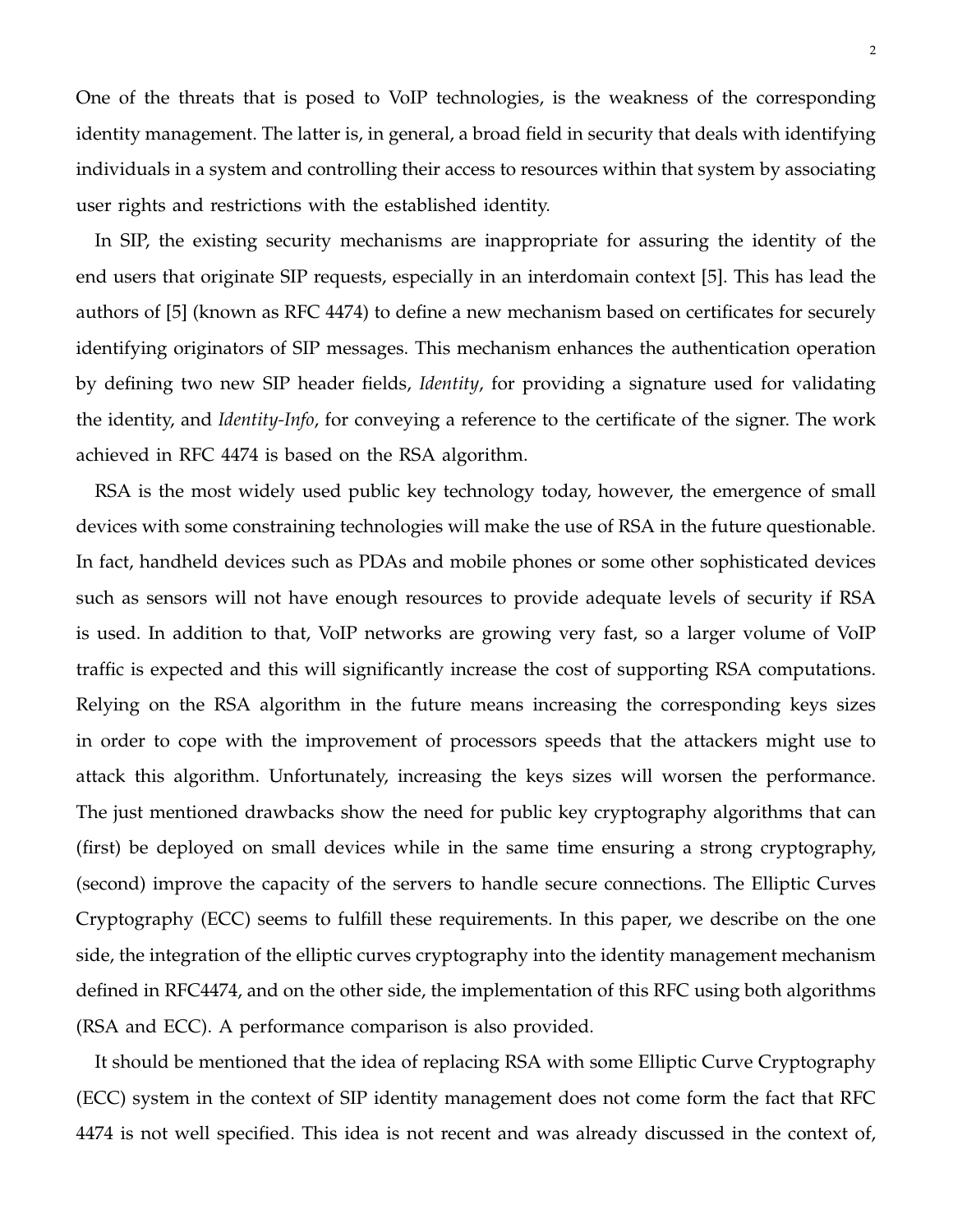smart cards [1], Radio Frequency IDentification (RFID) technologies [2], and Enhanced Embedded Security [3]. The idea of replacing RSA with ECC was motivated mainly by the superior performance and the high difficulty to be cracked that an ECC system presents with comparison with the RSA algorithm.

The rest of this paper is organized as follows: section 2 gives a brief overview of RFC 4474, however sections 3 and 4 describe respectively the RSA algorithm and the elliptic curve cryptography system and compares between them. Section 5 discusses the implementation undertaken in this work. In section 6, a performance analysis is provided and in section 7.1, a hint of how RFC4474 can be used for detecting SPIT is discussed. Finally, section 8 concludes the paper.

### **2 IDENTITY MANAGEMENT IN SIP**

RFC 4474 tries to identify senders by the set of SIP servers they use to send their requests. The idea behind the domain verification techniques is to get some information from the sender's domain that helps to verify that this domain is exactly the source of the message. As a consequence, a SIP message issued, apparently, from *iptel.org* could not be sent by a user outside *iptel.org*. RFC 4474 assumes that there is a trustful third party that is able to issue certificates, which could be in particular acquired by the SIP proxies in the network. The mechanism described in RFC 4474 is depicted in figure 2 and works as follows,

- Before being able to establish a request, the sender needs to authenticate himself against the SIP proxy of his domain.
- If the authentication succeeds, the SIP proxy in the sender's domain computes a hash on some header fields and body of the SIP message, signs it with its private key and inserts the result as a new header field *Identity* in the same SIP message. The SIP proxy also creates a second header field *Identity-info* and inserts the URL of the certification authority in it. After that, the SIP message is forwarded further. An example of signed SIP INVITE request is illustrated in figure 1.
- When the SIP proxy on the recipient side, receives the SIP message, it uses the URL within the *Identity-info* field to retrieve the public key used by the SIP proxy in the originating domain. This key is used to verify the signature that the originating SIP proxy has inserted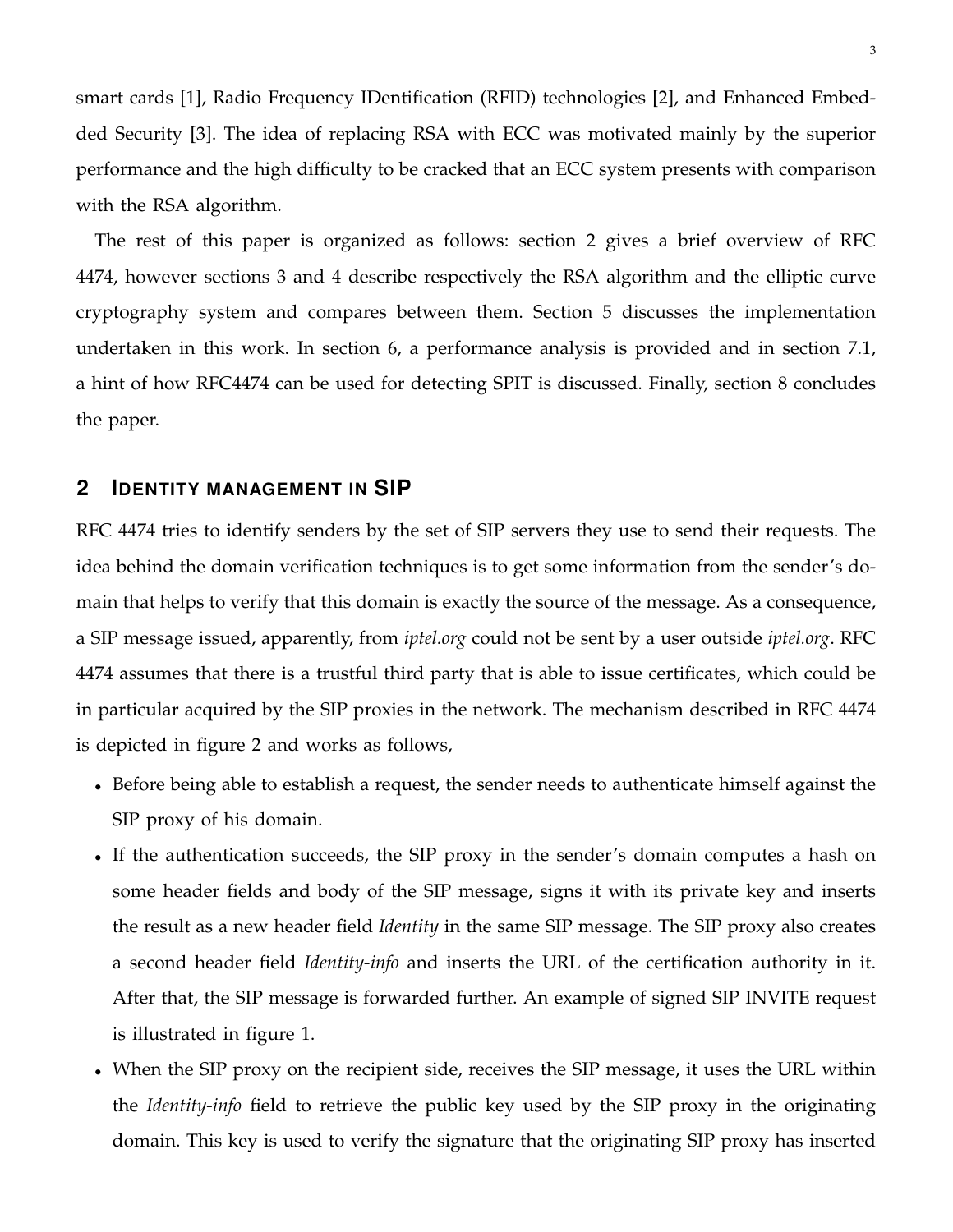in the forwarded SIP message.



Fig. 1. An example of a signed SIP INVITE request with added *Identity* and *Identity-info* headers



Fig. 2. The authenticated identity management operation

# **3 THE RSA ALGORITHM**

The Rivest-Shamir-Adleman (RSA) algorithm [6] is one of the most popular public-key encryption methods. This algorithm can be used both for encryption and for signing.The importance of this algorithm resides in the fact that it underlies well known systems such as Secure Sockets Layer (SSL) [7] and Private Communication Technology (PCT) [8], as well as many of the firewall and network security products currently available.

The RSA algorithm is considered to be secure when sufficiently long keys are used (512 bits is insecure, 768 bits is moderately secure, 1024 bits is secure and 2048 bits should remain secure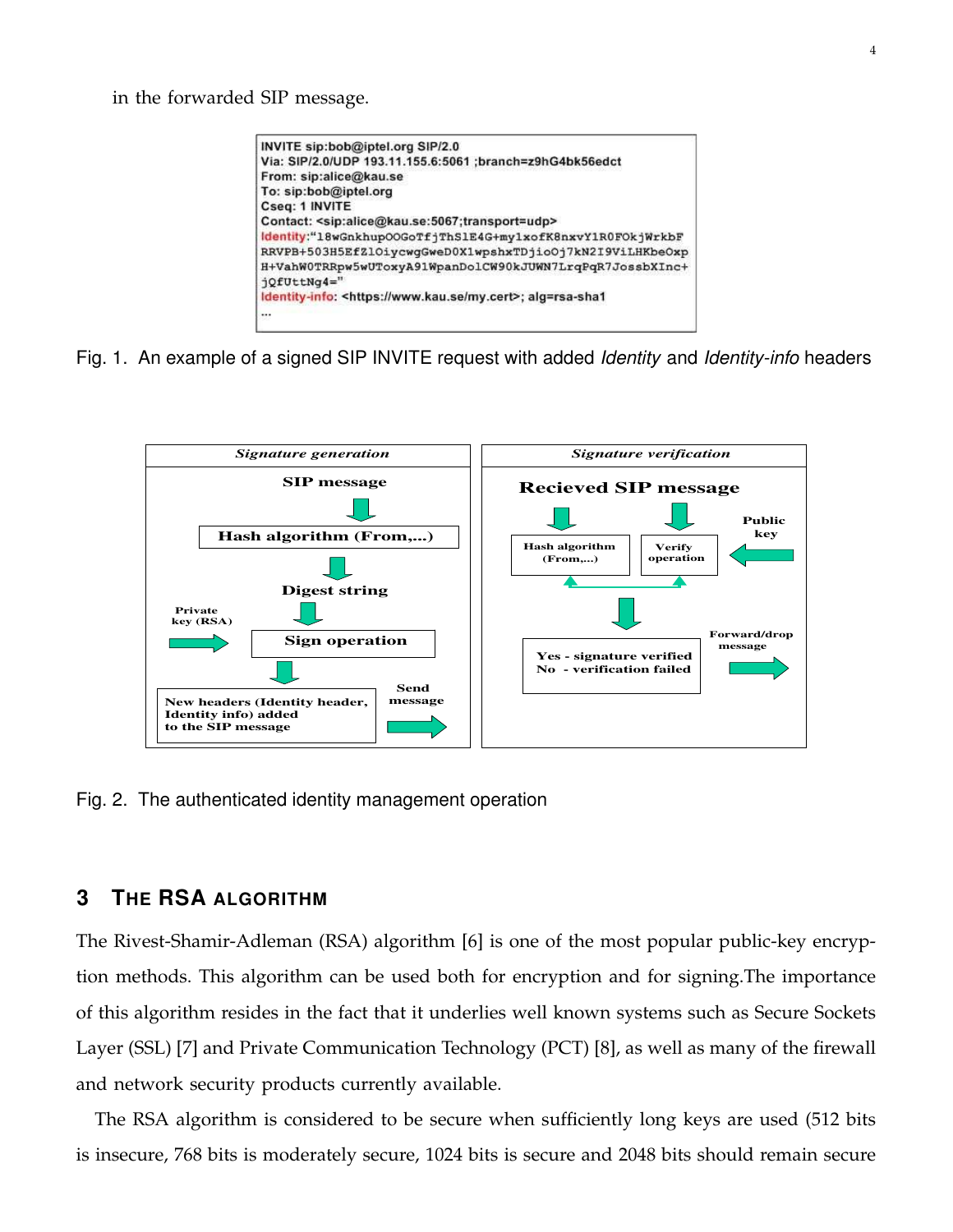for the foreseeable future).

The security of RSA relies on the difficulty of factoring large integers (100-200 digits), these large integers are the mathematical relationship between the public and private keys. The RSA algorithm can be used in the case of signatures (which is our focus in this paper) as follows,

#### *Key generation algorithm*

- 1) Generate two large random primes,  $p$  and  $q$ , of approximately equal size such that their product  $n = p.q$  is of the required bit length, e.g. 1024 bits
- 2) Compute  $n = p.q$  and  $\phi = (p-1).(q-1)$
- 3) Choose an integer  $e, 1 < e < \phi$ , such that  $GCD(e, \phi) = 1$ . The latter is the Greatest Common Divisor (GCD) of e and  $\phi$
- 4) Compute the secret exponent  $d$ ,  $1 < d < \phi$ , such that  $e.d \equiv 1 \mod \phi$
- 5) The public key is  $(n, e)$  and the private key is  $(n, d)$ . The values of p, q, and  $\phi$  should also be kept secret.

#### *Digital signing*

Sender A does the following,

- 1) Creates a message digest of the information to be sent.
- 2) Represents this digest as an integer m between 0 and  $n 1$ .
- 3) Uses the private key  $(n, d)$  to compute the signature  $s \equiv m^d \mod n$ .
- 4) Sends this signature  $s$  to the recipient B.

*Signature verification*

Recipient B does the following,

- 1) Uses sender A's public key  $(n, e)$  to compute the integer  $v \equiv s^e \mod n$ .
- 2) Extracts the message digest from this integer.
- 3) Independently computes the message digest of the information that has been signed.
- 4) If both message digests are identical, the signature is valid.

## **4 ELLIPTIC CURVE CRYPTOGRAPHY**

A cryptosystem often requires the use of an algebraic group. A group is a set of elements with custom-defined arithmetic operations on those elements such that certain conditions are fulfilled. Elliptic curves may be used to form elliptic curve groups. Elliptic curve ([9]) groups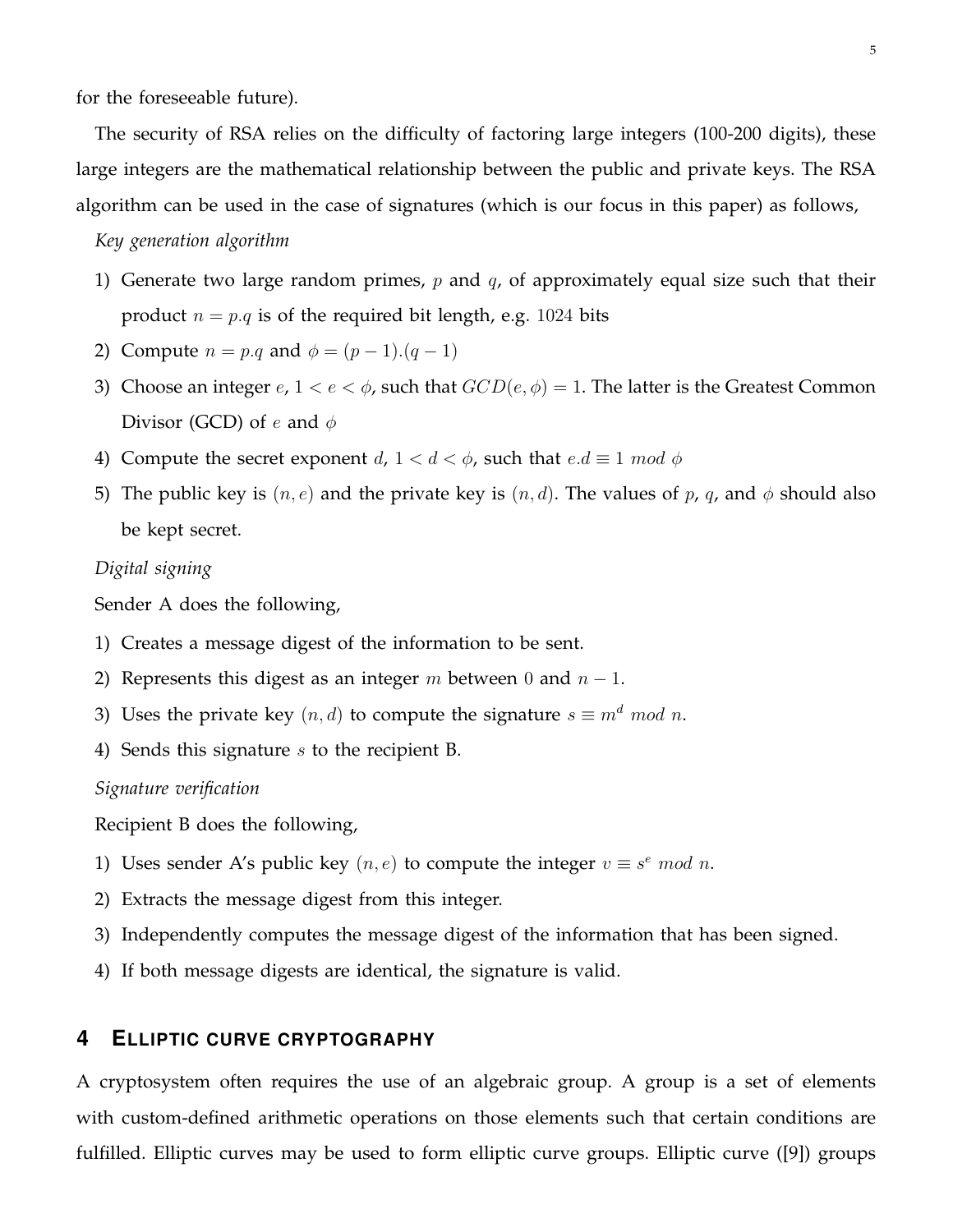used in cryptography are defined over two kinds of Galois fields:  $GF(p)$  where p is a prime, and  $GF(2<sup>m</sup>)$  where each element is a binary polynomial of degree m that can be represented as an  $m$ -bit string since each coefficient is either  $0$  or 1. It is easier to illustrate group operations by examining curves over real numbers.

An elliptic curve over real numbers is a plane algebraic curve defined by an equation of the form  $y^2 = x^3 + ax + b$  where a and b are real numbers, with the condition of being non singular, i.e. the discriminant  $-16(4a^3 + 27b^2) \neq 0$ . An elliptic curve group over real numbers consists of the points on the corresponding elliptic curve, together with a special point O called the point at infinity (for more details, we refer to [9]) .

The security of Elliptic Curve Cryptography (ECC) relies on the difficulty of solving the Elliptic Curve Discrete Logarithm Problem (ECDLP). While conventional public-key cryptosystems (RSA, Diffie-Hellman (DH), etc) operate directly on large integers in  $(Z/pZ)^*$ , an ECC operates over points on an elliptic curve. Hence, an attacker needs to resolve the discrete logarithm problem not on  $(Z/pZ)^*$  but on some elliptic curve groups. In addition, it seems that using shorter key sizes for elliptic cryptosystems gives similar security as much larger keys that might be used in cryptosystems based on the discrete logarithm problem and integer factorization. As recommended by the National Institute for Standards and Technology (NIST) [10], RSA and Diffie-Hellman use 1024-bit keys while ECC provides equivalent security for a key size of about 160 bits. Table 1 presents the equivalent key sizes for ECC and RSA.

|     | ECC Key Size (bits)   RSA Key Size (bits)   Key Size ratio |      |
|-----|------------------------------------------------------------|------|
| 160 | 1024                                                       | 1:6  |
| 224 | 2048                                                       | 1·9  |
| 256 | 3072                                                       | 1:12 |
| 384 | 7680                                                       | 1:20 |
| 512 | 15360                                                      | 1:30 |

TABLE 1 Equivalent key sizes for ECC and RSA

Smaller key size means faster computations, lower power consumption, as well as memory and bandwidth savings. These characteristics not only make ECC appealing for low-computational devices but also for reducing the computational burden on secure servers.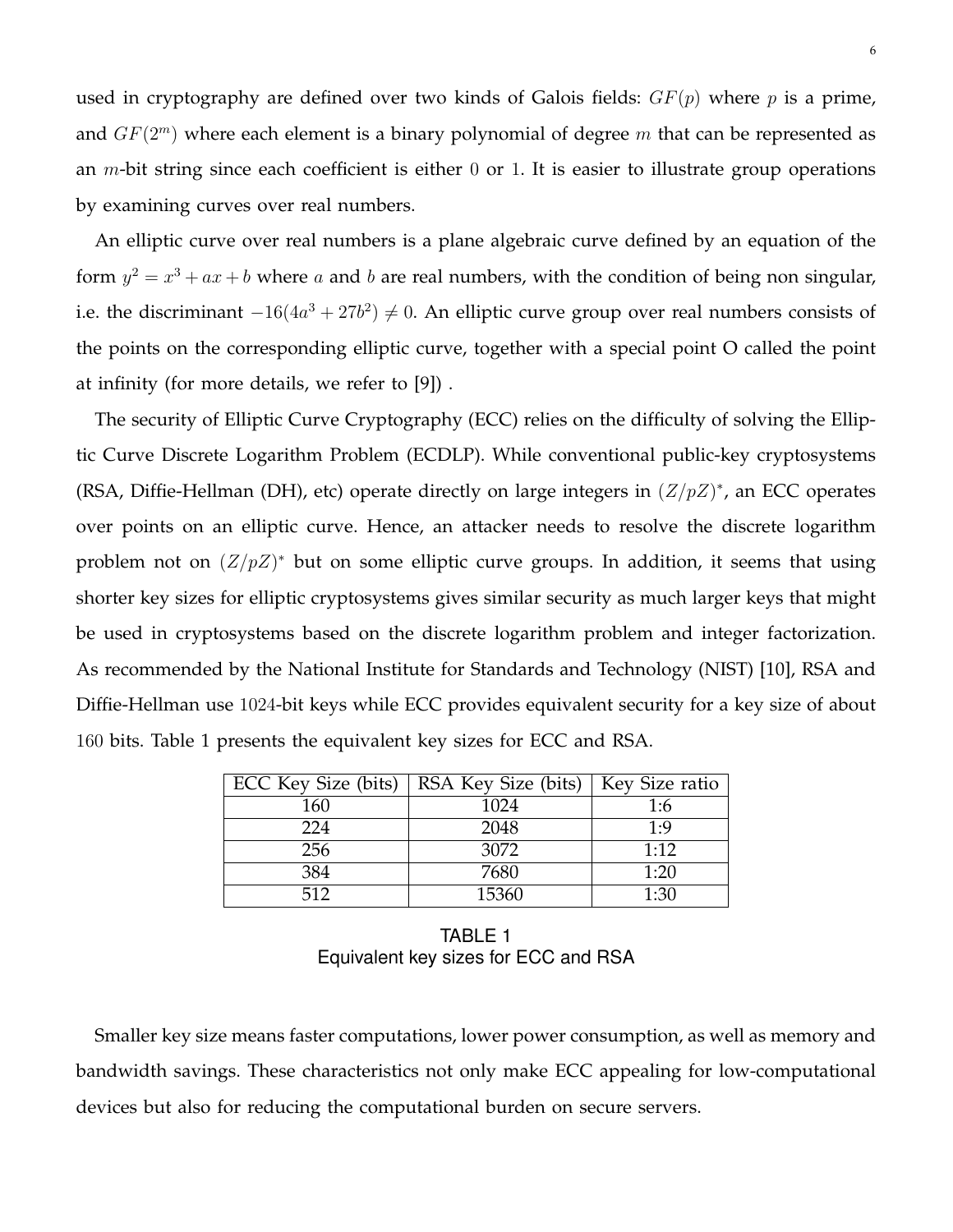#### **4.1 Elliptic Curve Digital Signature Algorithm (ECDSA)**

In the context of this paper, the Elliptic Curve Crytography is a means for generating signatures. As a consequence, the Elliptic Curve Digital Signature Algorithm (ECDSA) will be used. First an elliptic curve E is defined over  $GF(p)$  or  $GF(2<sup>k</sup>)$  with large group of order n and a point P of large order is selected and made public to all users. Then, the following key generation primitive is used by each party to generate the individual public and private key pairs. Furthermore, for each transaction the signature and verification primitives are used. We briefly outline the Elliptic Curve Digital Signature Algorithm (ECDSA) below,details of which can be found in [11].

*ECDSA key generation*

The user A follows three steps

- 1) Select a random integer  $d \in [2, n-2]$
- 2) Compute  $Q = d.P$
- 3) The public and private keys of the user A are  $(E, P, n, Q)$  and d, respectively

## *ECDSA signature generation*

The user A signs the message  $m$  using three steps:

- 1) Select a random integer  $k \in [2, n-2]$
- 2) Compute  $k.d = (x_1, y_1)$  and  $r = x_1 \mod n$ .

If  $x_1 \in GF(2^k)$ , it is assumed that  $x_1$  is represented as a binary number.

If  $r = 0$  then go to step 1

- 3) Compute  $k^{-1} \mod n$
- 4) Compute  $s = k^{-1}(H(m) dr) \mod n$ .

Here  $H$  is the secure hash algorithm SHA.

```
If s = 0, go to step 1.
```
5) The signature for the message m is the pair of integers  $(r, s)$ 

#### *ECDSA signature verification*

The user *B* verifies *A*'s signature  $(r, s)$  on the message *m* by applying the following steps:

- 1) Compute  $c = s^{-1} \mod n$  and  $H(m)$
- 2) Compute  $u_1 = H(m)c \mod n$  and  $u_2 = rc \mod n$
- 3) Compute  $u_1.P + u_2.Q = (x_0, y_0)$  and  $v = x_0 \mod n$
- 4) Accept the signature if  $v = r$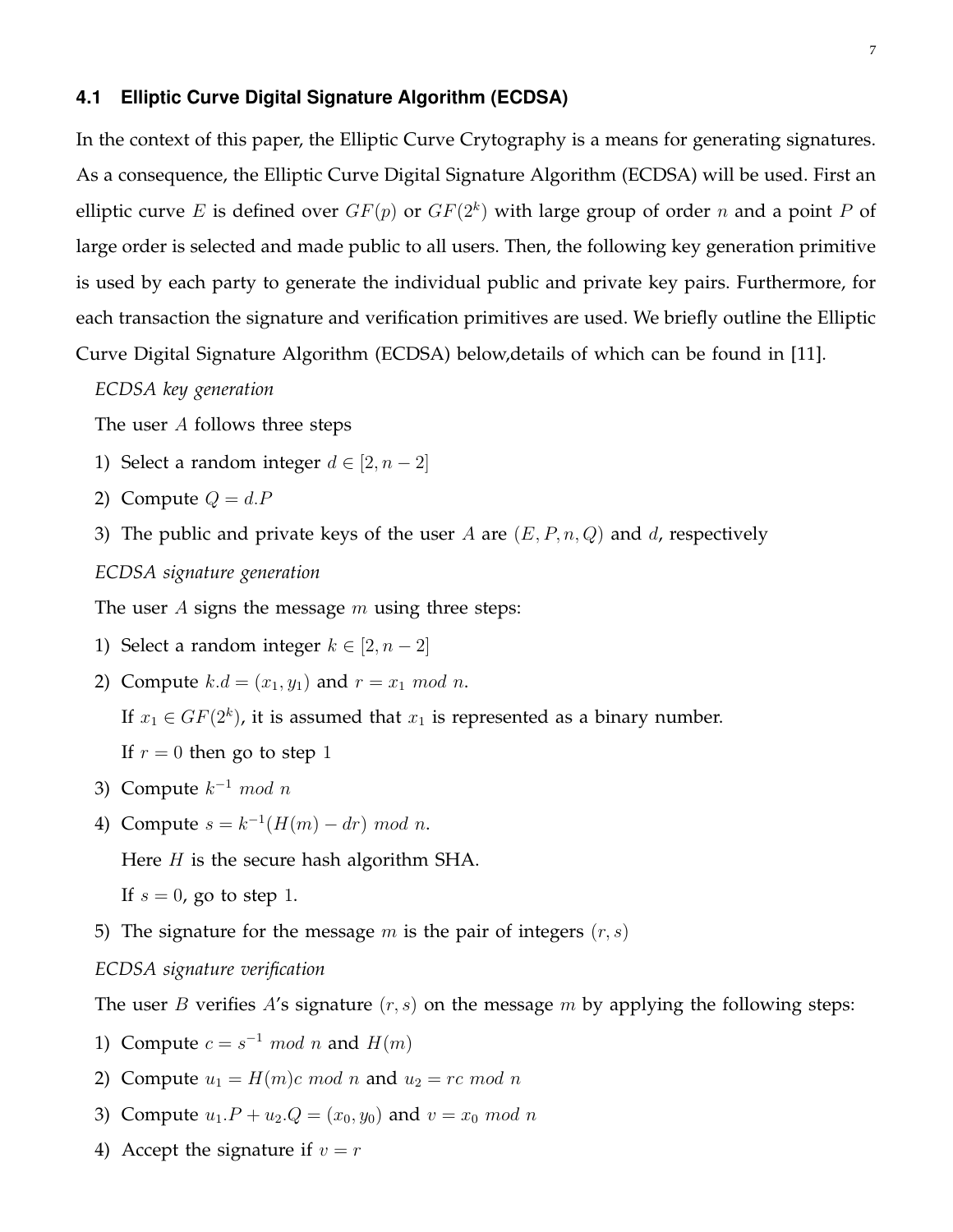## **5 IMPLEMENTATION**

The RSA and ECDSA algorithms are implemented on top of the Enhanced Identity Management (EIM) mechanism described in RFC 4474. As recommended in this RFC, the EIM implementation is based on the RSA algorithm. To compare the performance of ECDSA against the one of RSA, we have modified the EIM implementation in order to support the ECDSA algorithm. This has been achieved by adding some ECC procedures from the OpenSSL APIs. OpenSSL [7] is an open source implementation of the SSL and TLS protocols. The core library implements the basic cryptographic functions and provides various utility functions.



Fig. 3. RFC 4474 implementation

Our implementation of RFC 4474 is depicted in figure 3. The first step in this RFC is the registration phase. The SIP request sender needs to register with the SIP server of his domain using a Digest authentication scheme as described in RFC 2361 [4]. When the registered user sends a SIP request such as an INVITE, the later is intercepted by the SIP proxy of the user's domain, and the EIM mechanism checks the presence and validity of the "Date" header field,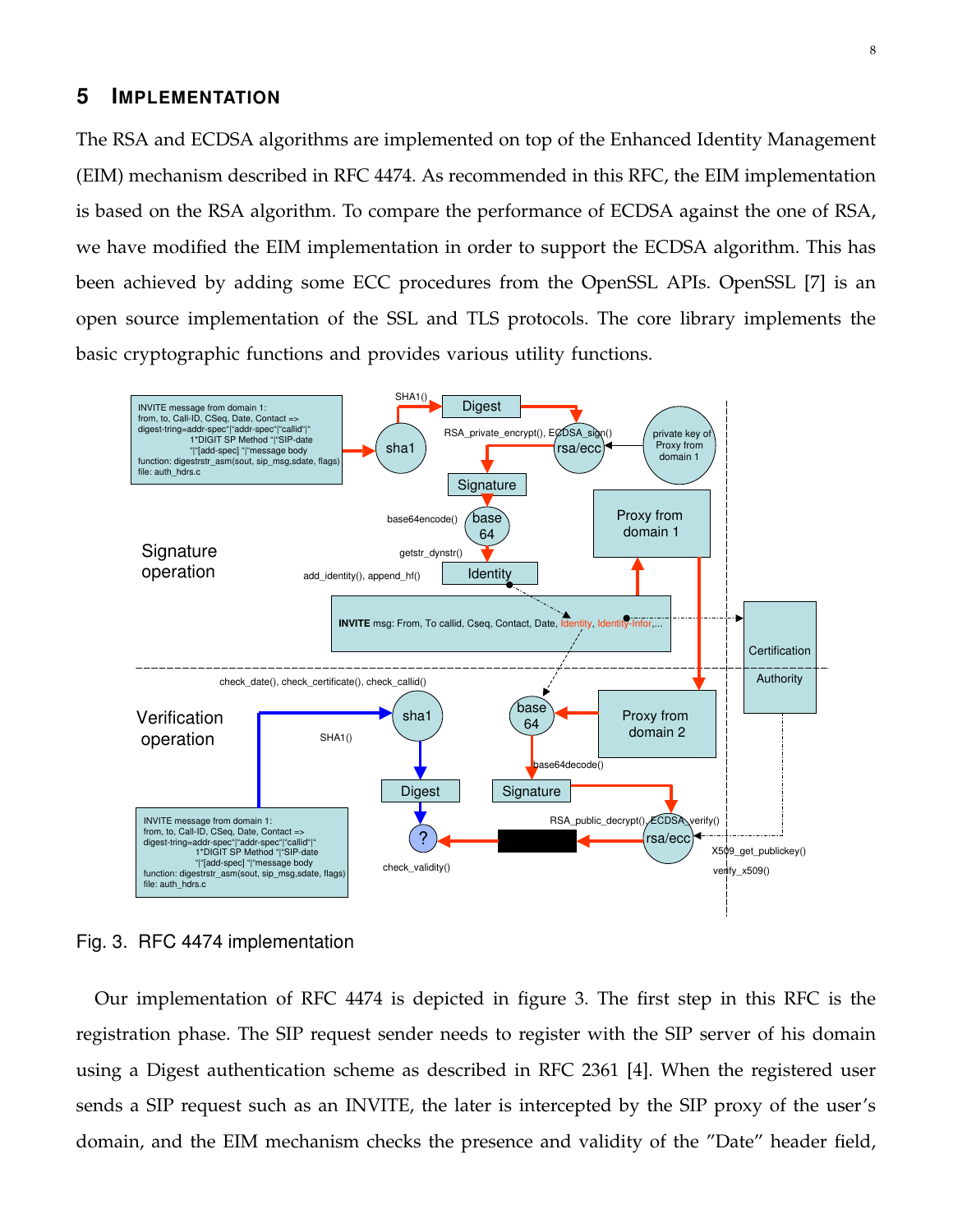messages with more than 10 minutes of delay should be rejected; the same applies to dates that reflect invalid certificates. The EIM mechanism also recalculates the "Content-lenght" field, which is an important parameter during hash calculations.

Afterwards, a subset of the header fields from the SIP INVITE method are concatenated and later used to calculate a cryptographic hash by means of the SHA-1 secure hash algorithm [13]. More precisely the fields used during the hash calculation are:

digest-string = addr-spec "—" addr-spec "—" callid "—" 1\*DIGIT SP Method "—" SIP-date "—" [ addr-spec ] "—" message-body

where the first "addr-spec" field in the concatenated vector corresponds to the "From" header field, the second to the "To" field, and the third to the "Contact" header field, in case this is present in the SIP Request. The "callid" field corresponds to the "Call-Id" header information, whereas the "1\*DIGIT" and "Method" portions are extracted from the "CSeq" header field. The "message-body" includes all components of multipart message bodies, and may be left blank in case the message does not contain any message body.

The digest string is then encrypted with the private key of the SIP proxy of the originating domain. After encryption, the signature is base64 encoded and added to the header field *Identity*. Base64 encoding allows encoding arbitrary sequences of octets to a format that can be expressed in short lines of 7-bit characters that represent a subset of the ASCII characters included in all codepages.

The header field *Identity-Info* is then filled with two elements, (first) an URI from which the certificate used for encryption can be acquired and (second) the type of algorithm that has been used for encryption.

The SIP request is then forwarded normally until it reaches the SIP proxy of the recipient domain. This SIP proxy will fetch, if necessary, the certificate indicated in the *Identity-Info* field. Then it will check whether the domain name in the certificate and in the "From" header of the SIP request are the same. If successful, it recalculates the cryptographic hash from the SIP header parameters. On the other hand, it also base64 decodes the *Identity* field, decrypts it with aid of the certificate's public key, and compares the result with the cryptographic hash calculated beforehand.

As mentioned earlier, RFC 4474 only supports the RSA algorithm. In order to provide the EIM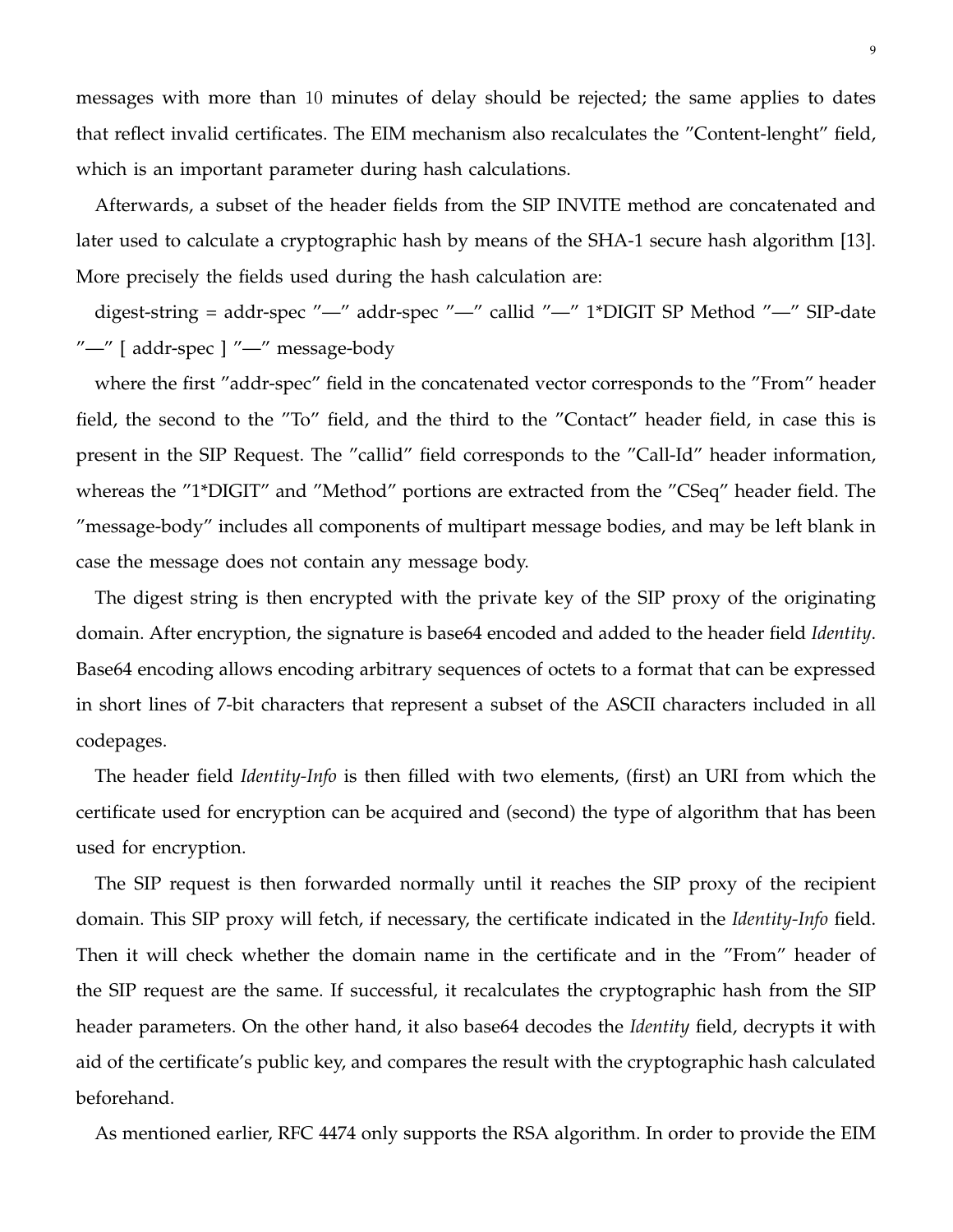mechanism means of knowing which encryption scheme to use, the *Identity-Info* field containing the type of algorithm to be used is inserted. For RSA, the single value of this field is: "rsa-sha1". To support different cryptographic primitives this header needs to be extended, namely with "ecc-sha1" in our case. This extension is the first step of a standardisation procedure that we have been undertaking. We belive that integrating ECC cryptography into identity management in SIP is crutial and we intend to write an internet draft specifying how this integration can be achieved.

Since our implementation opens the door to different encryption algorithms using for instance secure cryptographic hashes from the SHA-2 family (such as SHA-256, SHA-384 or SHA-512), we also would like to propose a method for checking the availability of encryption algorithms. In fact, RFC 4474 specifies that all the servers must implement the "rsa-sha1" algorithm, then, in case two Signing/Verification servers (supporting ECC cryptography) need to interact and only the signing server supports the "ecc-sha1" algorithm, then the verification server must send an error response of the form " Signature Algorithm: Not Supported". As soon as the signing server receives this response, it will recalculate the *Identity* and *Identity-Info* header values with the failback "ecc-sha1" algorithm and resend the SIP request.

## **6 EXPERIMENTS**

This section summarizes our testbed setup and the experimental results regarding the performance of using both RSA and ECDSA algorithms within the EIM mechanism.

#### **6.1 Testbed setup**

To investigate the impact on the performance of SIP services introduced by EIM mechanism, we built our testbed involving two SIP domains. One is named as the caller domain, which actively initiates SIP transactions. Another is named as the callee domain, which receives SIP requests from the caller domain and makes SIP responses. The components in both domains are introduced as follows:

• SIP proxies: The proxies are implemented according to the mechanisms defined in RFC 3261 and RFC 4474. We employ SIP Express Router (SER) [12] for this task. The proxy is equipped with a certificate cache to store downloaded certificates. On top of SER, the EIM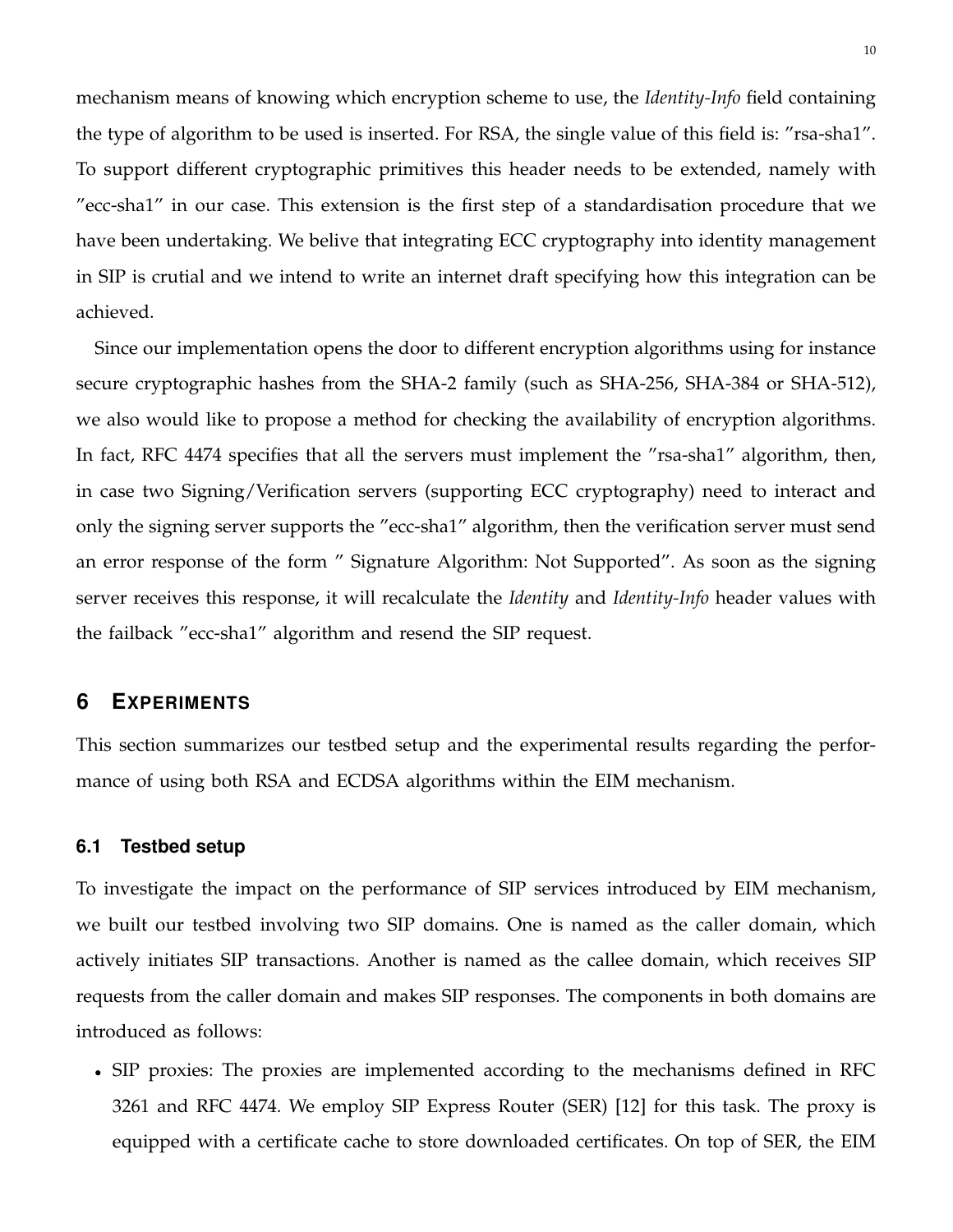mechanism, specifying the RFC 4474, is implemented as a separate module. Although, our implementation is SER based, it can easily fit within any other SIP platform. The SIP Express Router (SER) [12] and the EIM mechanism are used for generating the signatures as well as verifying them. In order to have a good performance, both SER proxies, that are going to be used for signature generation and verification, run on Linux machines endowed with 2 CPUs and with the following features: Pentium Core TM 2 (T5600), CPU 1.83 GHz, Cache 2048 kB.

- A web server in the caller domain: A web server is deployed in the caller domain to provide certificate downloading.<sup>1</sup> The URL of this certificate will be added into the *identity-info* field for all outgoing INVITE requests from the caller domain. Then, the proxy in the callee domain will download the certificate from this web server. The web server is implemented based on Apache HTTP server [21].
- SIP user agents: The SIP user agents used in our tests are based on SIPp [14]. It is an open source software for generating SIP signalling messages. SIPp is an appropriate tool for testing especially that it allows the generation of huge SIP traffic volume and provides a simple configuration interface for the SIP URLs, number of calls per second, calls duration, errors, etc. The SIPp clients on both side (caller and callee domains) are installed on Linux machines with the following features: Pentium 4, CPU 3.00 GHz, cache 1024 kB.



#### Fig. 4. The testbed configurations with the procedure of establishing and terminating calls

1. In this testbed, we assume that the callee domain will not generate requests to the caller domain. Therefore, there is not need to setup a web server in the callee domain.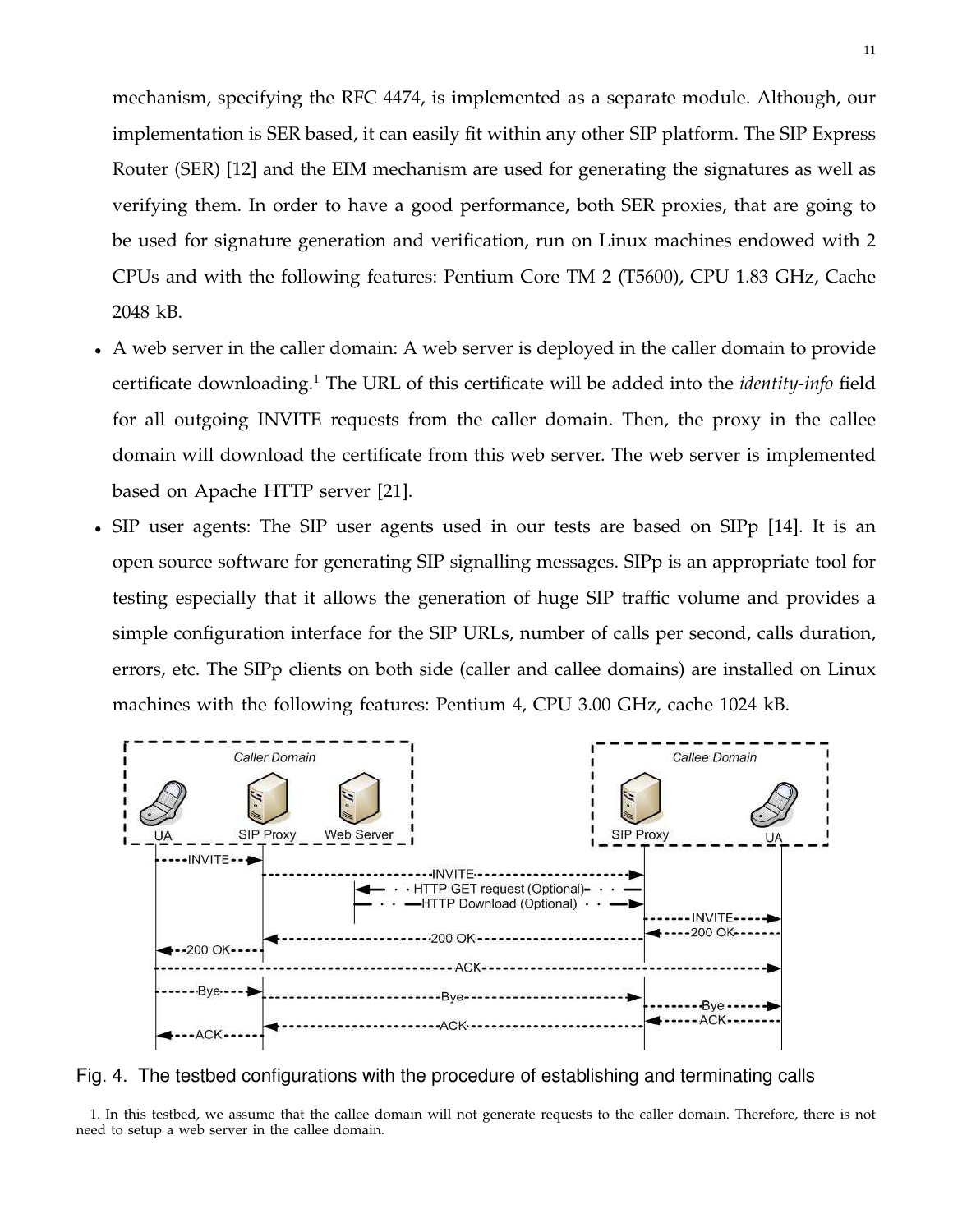The EIM on the SIP proxies can be enabled or disabled. To enable the EIM, a pair of certificate and private key will firstly be generated for the caller domain by a Certification Authority (CA). The CA is supposed to be the key trust entity, which would be for reallife setups a certificate provider like e.g., Versign. For the functionality tests, we built a local CA using OpenSSL. Then, we configured the UA in the caller domain to generate INVITE requests targeting to the UA in the callee domain through the proxies. These INVITE requests will be signed by the caller proxy using its private key according to the steps we introduced above. When the callee proxy receives these INVITE requests, the proxy will fetch the certificate of the caller proxy for message verifying in two ways: (1) If the certificate cannot be found in the local cache, the proxy will download it from the web server in the caller domain. And then, the certificate will be saved in the local cache for a period of time; (2) If the certificate can be found locally, the certificate will be retrieved from the local cache.  $2$  These requests are supposed to be successfully verified by the proxy in the callee domain and forwarded to the callee UA. The callee UA is configured to make responses with a 200 OK message for each request. As soon as the call is established, the UA in the caller domain sends a BYE request and the UA in the callee domain replies a final ACK repsonse. The testbed and the whole transaction is illustrated in figure 4. *In this experiment, we define that a call (calling dialog) is successfully accomplished as long as the UA in the caller domain sent an INVITE request and received the final ACK response.* We are interested to know how many calls can be accomplished with the EIM enabled or disabled on the SIP environment. In this way, we can profile the performance impact introduced by the identity management mechanism.

#### **6.2 Testing and results**

We started first by checking how many SIP calls can be handled on the testbed when the EIM module is disabled. For this purpose, different scenarios were investigated, the UA floods with a huge SIP traffic volume starting from a minimal value (10 call/s) and keeps increasing until it reaches the maximum value (10.000 call/s). We noticed that 920 call/s can be handled at most in the testbed. This maximal value is taken into account when the performance of the EIM mechanism is enabled.

<sup>2.</sup> This paper only focuses on the performance impact introduced by the cryptographic algorithms in RFC4474, not the certificate downloading. In our experiments, since the certificate is downloaded over a local network instead of the Internet, the time cost for downloading can be neglected and will not impact the experiment result.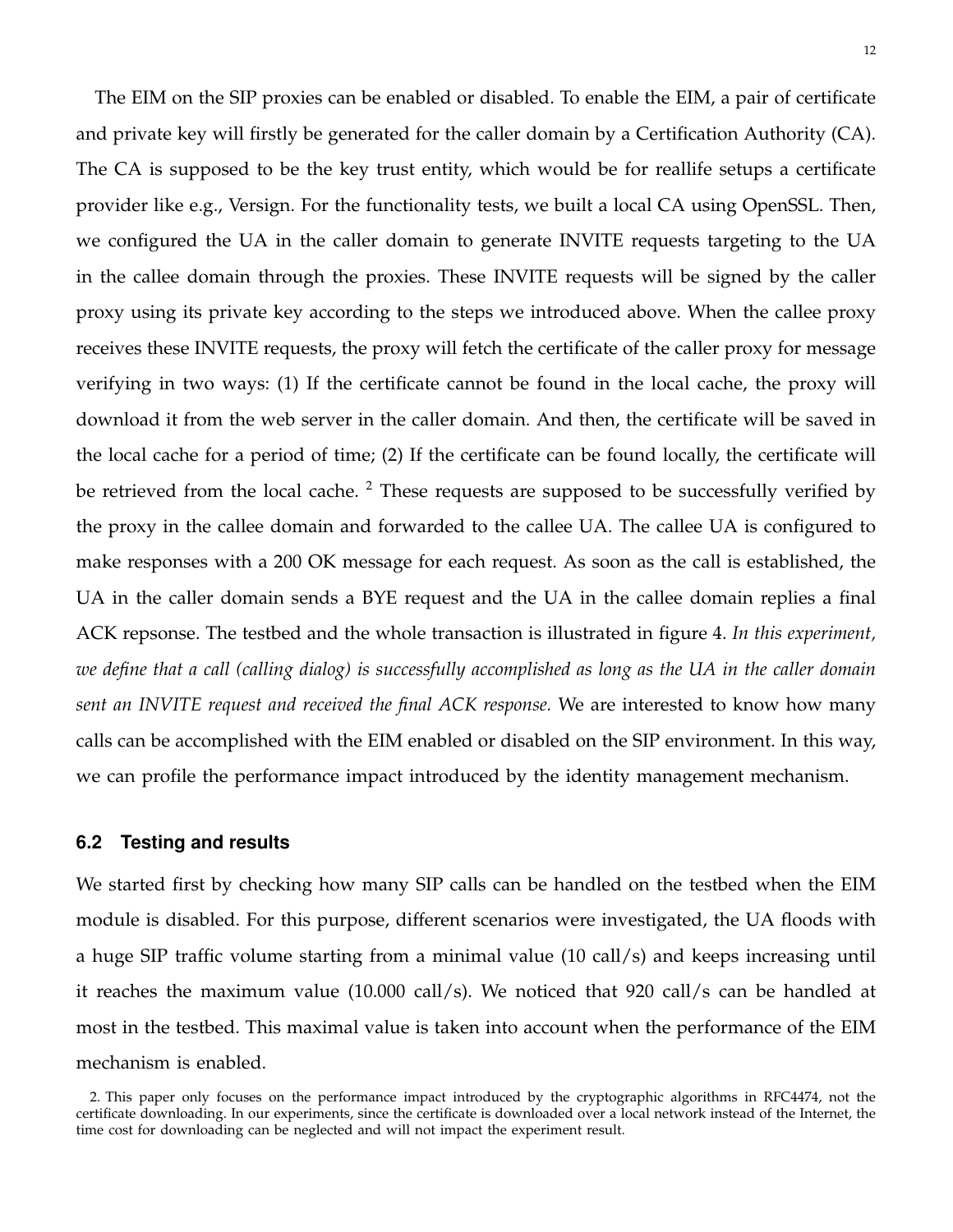For measuring the performance of the mentioned module, we used 3 different RSA keys (1024, 2048, 3072)-bits and their equivalents in ECC. This choice was based on the fact that the keys of size 2048 bits and 3072 bits are supposed to be unbreakable in the future. Thus, a high security level is assumed to be guaranteed by these keys and there is no need to use longer keys in our experiments. The performance measurements for these operations are illustrated in table 2. We observe that when the RSA key 1024 bits is used, the maximum number of calls that the EIM module can handle is only 123 call/s, which means almost 13,4% of the maximal value (920 call/s) established without the use of this module. This can be explained by the fact that RSA signature generation requires a lot of processing. This first measurement value decreases dramatically when the key size increases to 2048 bits and then to 3072 bits. From 123 call/s, the number of the established calls decreases to 28 call/s and 12 call/s in case of 2048 bits and 3072 bits respectively. This shows the poor performance of the RSA algorithm when the corresponding keys are longer.

Table 2 also provides the performance results for the ECDSA algorithm. One can see clearly that replacing RSA with ECDSA improves significantly the number of established SIP transactions. This improvement ranges from 2.14 times comparing ECDSA-160 with RSA-1024, through 4.6 times comparing ECDSA-224 with RSA-2048, up to 8.7 times comparing ECDSA-256 with RSA-3072. These results suggest that the improvement brought by the integration of ECDSA into the identity management in SIP can be seen as a function that increases faster than the exponential function  $f(n) = 2^n$  (figure 5). This shows the significant performance of ECDSA over the RSA algorithm.

|     |      |     | ECC Key Size   RSA Key Size   Nb Call/s (RSA)   Nb Call/s (ECC)   Nb ECC/Nb RSA |
|-----|------|-----|---------------------------------------------------------------------------------|
| 160 | .024 | 263 |                                                                                 |
| 224 | 2048 |     |                                                                                 |
| 256 | 3072 | l04 |                                                                                 |

TABLE 2 Performance results of RSA and ECDSA

## **7 THE SECURITY ISSUES AFFECTED BY SIP IDENTITY MANAGEMENT**

The SIP identity management mechanism in RFC 4474 is designed to provide a high level security for SIP VoIP services. It can be used to assure the *source integrity* to prevent the identity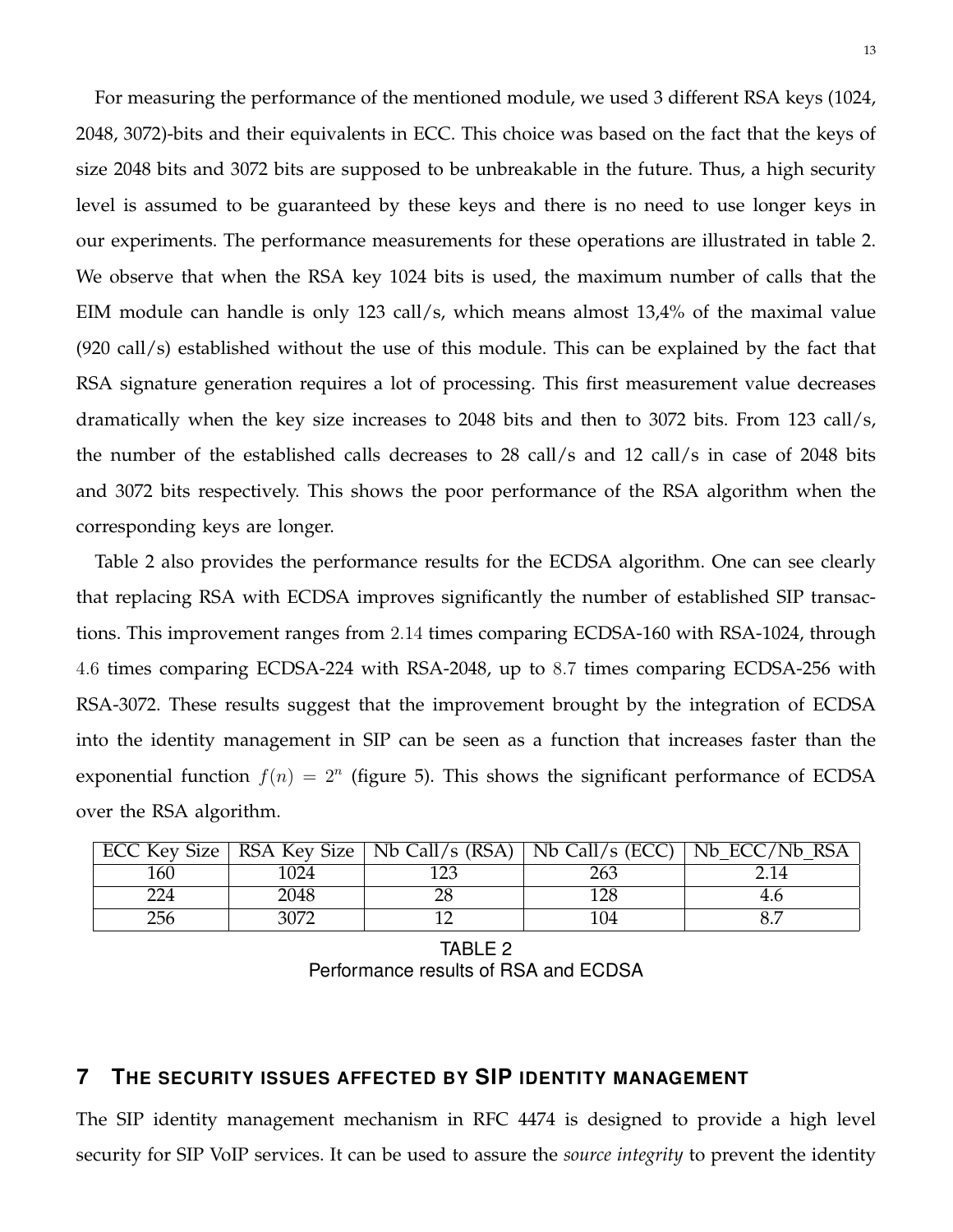

Fig. 5. ECDSA vs. RSA performance

fraud, especially for the inter-domain SIP requests. Unfortunately, however, the efficiency of this mechanism is low since it consists of certificate downloading and cryptographical computations. Considering the significance of the performance for VoIP services, some new security risks can be raised by this mechanism as well. Thus, the SIP identity management mechanism is a doubleedged weapon. In this section, we will analyze the advantage and disadvantage of deploying this mechanism respectively.

## **7.1 The contribution of SIP identity management**

The session Initiation Protocol (SIP) is becoming the first standard for managing IP multimedia sessions. Similar to most of email protocols currently used, SIP can suffer from the spam problem [15]. The latter refers in general to any unsolicited information sent to any recipient without its consent. As the spam information is without interest for the majority of people to whom this information is sent, the spammers try to utilize widely used carrier tools that have extremely low cost in order to guarantee high gains. Few years ago, Fax was the main tool used for sending spam, however, the current favorite tools utilized for transmitting spam information are emails and phone calls. For the future, IP telephony seems to be the adequate means for sending spam because of the low cost of the Internet connections and the convergence of data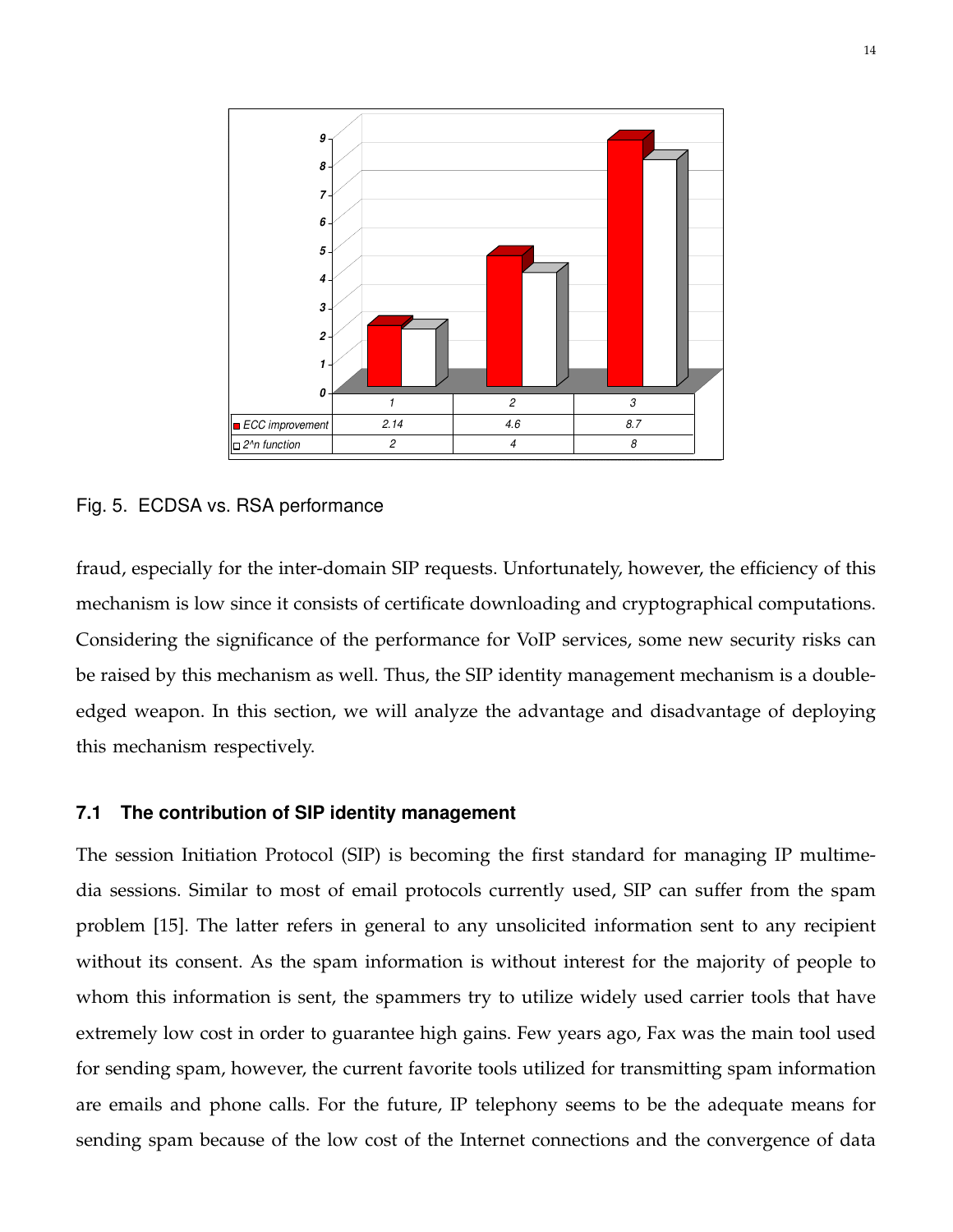and voice provided by the corresponding voice over IP protocols [15], [16], [17]. We believe that in the future most of SPIT (SPAM over Internet Telephony) is going to be sent through open relay servers as the latter offer to spiters the possibility to hide their identities. A SIP open relay is a SIP proxy that accepts unauthorized third party relays of SIP messages even they are not destined to its domain. Instead of going through his outbound SIP proxy, a spiter can use these relays to route large volumes of unwanted SIP messages without being detected. SIP open proxies are another kind of third-party relay, however, they are not specifically used for SIP, they could also route some other protocols requests. In fact, SPIT can be seen as an identity management problem [16] or at least a subject to identity management solutions, for instance black and white lists. The RFC 4474 that we have implemented and which deals with identity management in SIP can play a crucial role in mitigating SPIT activities. Indeed, the mechanism described in this RFC ensures that any SIP user utilizes his outbound SIP proxy to establish calls or send instant messages. As a result, the use of open relay proxies is not possible and the SIP servers used for sending SPIT will be blocked, thus, the SPIT activities will reduced significantly.

#### **7.2 The new threats introduced by SIP identity management**

Some new threats may be introduced by the SIP identity management in RFC 4474. One serious problem among them is Denial of Service (DoS), which aims to minimized the availability of services to legal users. Considering the cost on infrastructures, it is unlikely for a SIP service provider to offer services with unlimited capacity. Similar to other online applications, SIP service providers deploy SIP servers by assuming a statistic model for the perspective usage (for example, the service can be assured as long as the request rate is no more than  $\alpha$  calls/s). It means that an attacker can successfully mount a DoS attack if he floods the server with numerous bogus requests and makes the actual request rate is more than  $\alpha$ . It is fairly clear that the higher of  $\alpha$ , the more difficult for attack because the attacker has to produce enough requests. Unfortunately, however, the  $\alpha$  can be reduced considerably after the SIP identity management deployed. Our experiments above have already shown that the throughput of a SIP proxy can be reduced from 920 calls/s to 12 calls/s when the mechanism is adopted. In this way, an attacker can easily generate 12 calls/s to exclusively occupy the service. Thus, the legal users cannot access the service anymore.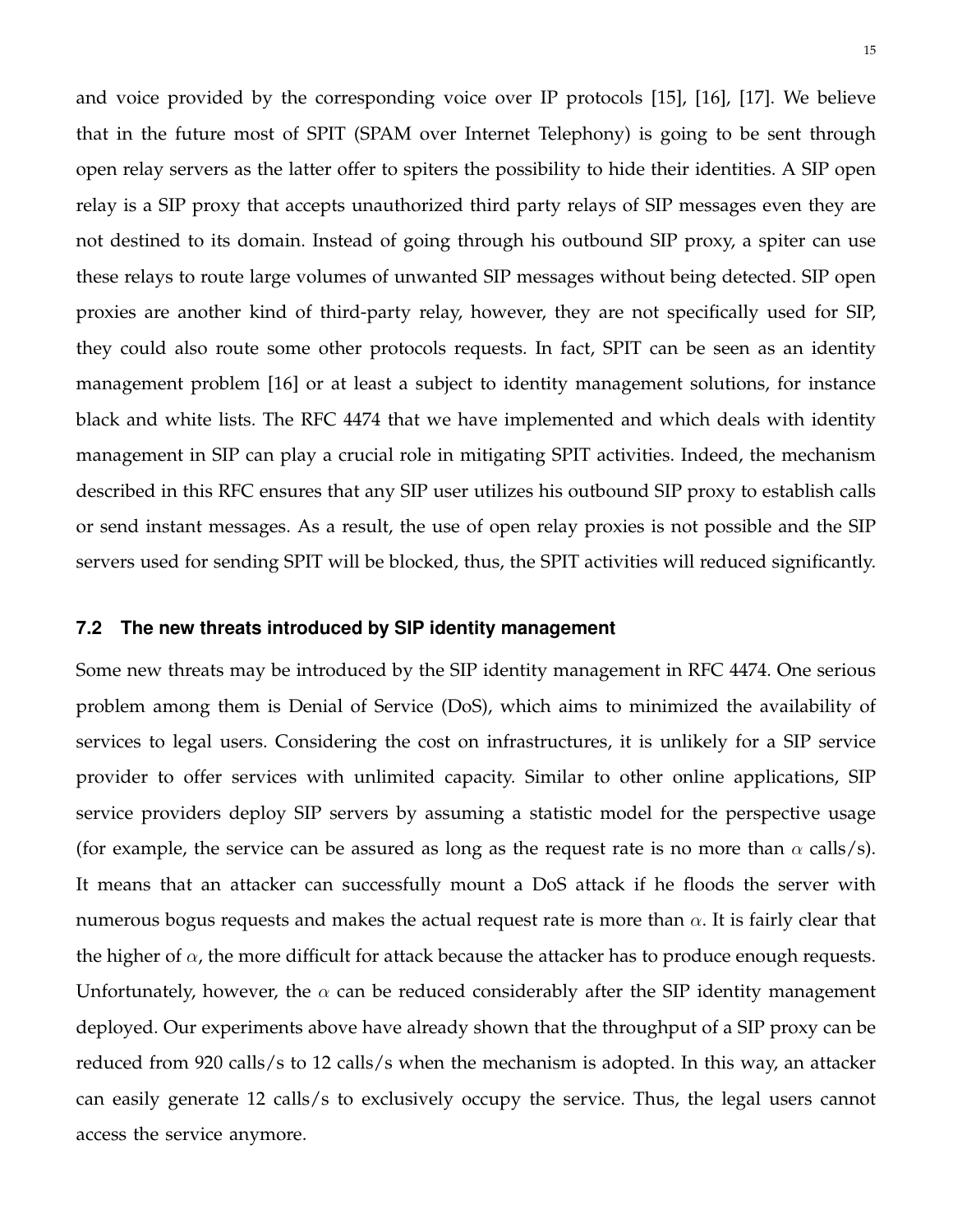Similarly, the DoS can be caused not only by the step in cryptographical computation, but also by the step in certificates downloading. As we introduced before, a SIP proxy has to download the certificate for message authentication. In the real world application, the time cost of certificate downloading should be taken into account. A recent research [22] has been focused on a new vulnerability in which an attacker can make a SIP proxy to communicate with a high-latency web server for the task of certificates downloading. As a result, the victim proxy has to be waiting for the downloading and temporarily unable to handle other requests. One potential approach to eliminate this kind of threats is to employ certificate cache in case of repeatedly downloading. However, as some experiments shown in [23], a certificate cache can disclose the calling history of a domain to the public. The calling history can be regarded as a kind of sensitive information in some situations. An attacker can then passively observe the Round Trip Time (RTT) of several requests to profile the calling history of a domain.

To enable the identity management mechanism to be widely adopted, these security risks introduced by this mechanism should be tackled.

## **8 CONCLUSION**

This paper discusses the integration of Elliptic Curve Cryptography (ECC) into SIP identity management schemes. In fact, RFC 4474 that describes a certificate-based mechanism for dealing with SIP users identities is implemented using RSA as well as ECDSA. Our experiments show the superiority of ECDSA over RSA in terms of performance. Due to its computational efficiency, ECDSA can be used in constrained environments where traditional public key mechanisms are impractical. Further, the paper also analyze the security issues related to the identity management mechanism. Although this mechanism is helpful to authenticate the SIP identities, the performance of it poses security threats to SIP services. Thus, it is necessary to optimize the performance of this mechanism from different aspects.

## **ACKNOWLEDGMENTS**

The authors would like to mention that this research work is party funded by the SPIDER project [18]